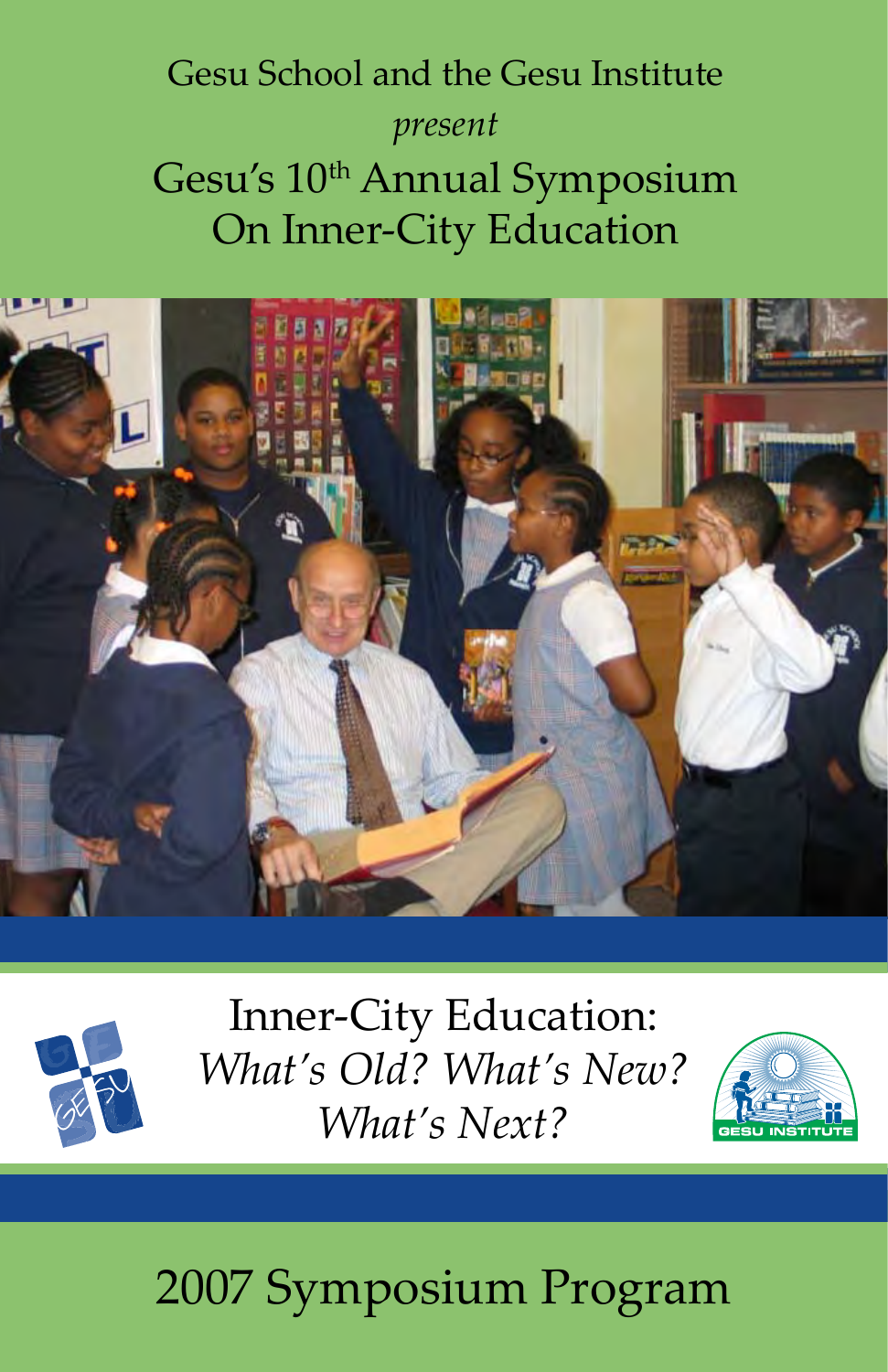# Gesu School and the Gesu Institute **offer special gratitude**

to the sponsors of the 10<sup>th</sup> Annual Gesu Symposium on Inner City Education:

> **Cozen O'Connor John J.F. Sherrerd Old Saint Joseph's Church**

We also **thank** our Trustees and Directors, Principal Sister Ellen Convey, IHM, the Gesu Gospel Choir directed by H.L. Ratliff, and the Gesu School staff, teachers and students.



# Dear Friends,

Welcome to our 10th Annual Symposium on Inner-City Education!

When we began these symposia 11 years ago, we hoped they would build attention for the challenges of inner-city education and increase concern for inequality – right in our own backyard.

Since then, Gesu School has certainly thrived – with our students progressing, with our alumni graduating from high school, and with more and more of our alums going on to higher education, trade schools and productive lives. As we like to say, Gesu School works!

But what about other schools that serve inner-city children? What about under-funded Catholic and faith-based schools? What about the public schools where violence erupts and interferes with learning and teachers' commitment?

With the Gesu Institute underway, under Executive Director Letitia Biddle's inspired leadership, the stage is set to expand efforts to support and strengthen schools for inner-city children. We hope this continues to evolve into a significant force to improve inner-city education.

To help these efforts, we are honored to have Juan Williams, Kathleen deLaski, Jim Brown and, of course, John DiIulio, with us today to help identify what we all need to do to bridge the gap of inequality in education.

With thanks for your help and interest.

Winston J. Churchill, *Chairman* Gesu School Gesu Institute

Mars

Christine S. Beck, *President* Gesu School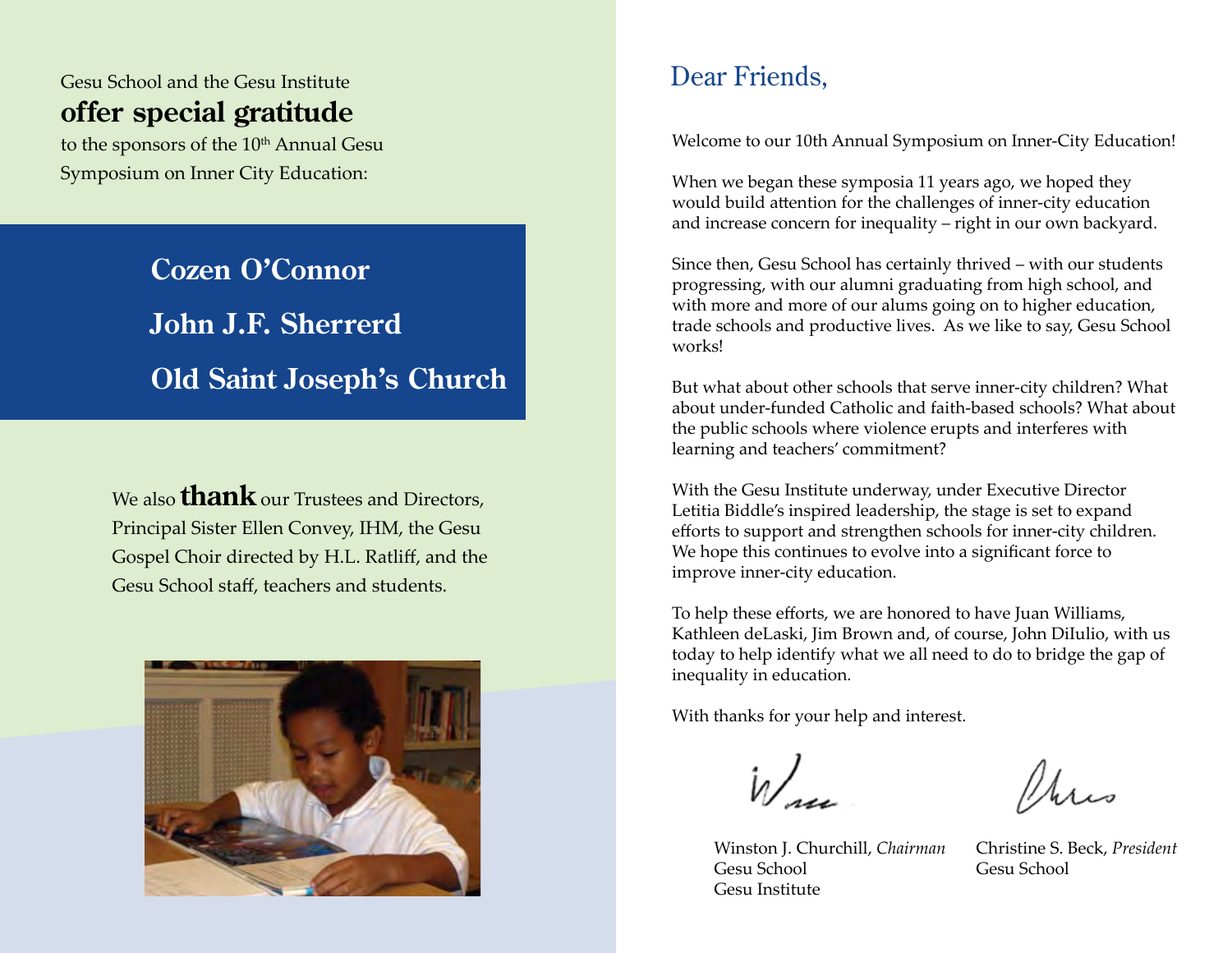# **Celebrating Gesu's 10th Annual Symposium on Inner-City Education**

# **A Look Back**

**at past symposia topics**

**2006** Transforming Inner-City Education: Can an Early Start Change the Outcome?

**2005** How Colleges and Universities Can Partner with Faith-Based Communities to Serve Urban Children in Need

**2004** Transforming Inner-City Education: Lessons from the Entrepreneurs

**2003** Educational Reform: What's Next?

**2002** Children Learning Amid Stress

**2001** Research and Roadblocks to Developing Young Readers

**1999** The Urban Child in Peril: Can Literacy Change the Outcome?

**1998** Do Faith and Vouchers Mix?

**1997** Inner-City Education: Are Faith-Based Schools an Answer?

## **Gesu School**

Gesu School celebrates its 15th year as an independent Catholic school that provides a highquality, faith-based education to the children of North Philadelphia in the Jesuit and IHM traditions.

- •450 students, pre-K through grade 8, attend Gesu School.
- •99% of students are African-American.
- •90% of students are non-Catholic.
- •More than 70% of students qualify for free or reduced-price breakfast and lunch programs.
- •Approximately 95% of Gesu alumni graduate from high school, well above the 50% on-time graduation rate for the surrounding neighborhood.

## **The Gesu Institute**

The Gesu Institute is dedicated to supporting and strengthening schools that serve low-income communities, particularly in elementary education, as a means of bridging the gaps of inequality in our society. It provides the necessary resources to evaluate, refine and develop best practices in teaching, governance, administration, and fundraising by using faith-based, value-based and entrepreneurial models.

Since its inception in 2005, the Gesu Institute has assisted over half a dozen schools struggling to continue their missions of providing quality faithbased education to economically disadvantaged children. In August, under the guidance of new Executive Director Leitita Biddle, Gesu Institute hosted its first teachers' conference to provide over 145 educators with the tools they need to succeed.

# **Inner-City Education: What's Old? What's New? What's Next?**

## **Program**

Prelude

Gesu Gospel Choir

Welcome

Asia West *Gesu School 8th Grader*

Winston J. Churchill *Chairman of the Board Gesu School and Gesu Institute*

Panel Discussion

John J. DiIulio, Jr., Ph. D., *Moderator* Christine S. Beck James W. Brown Kathleen M. deLaski Juan Williams

Reception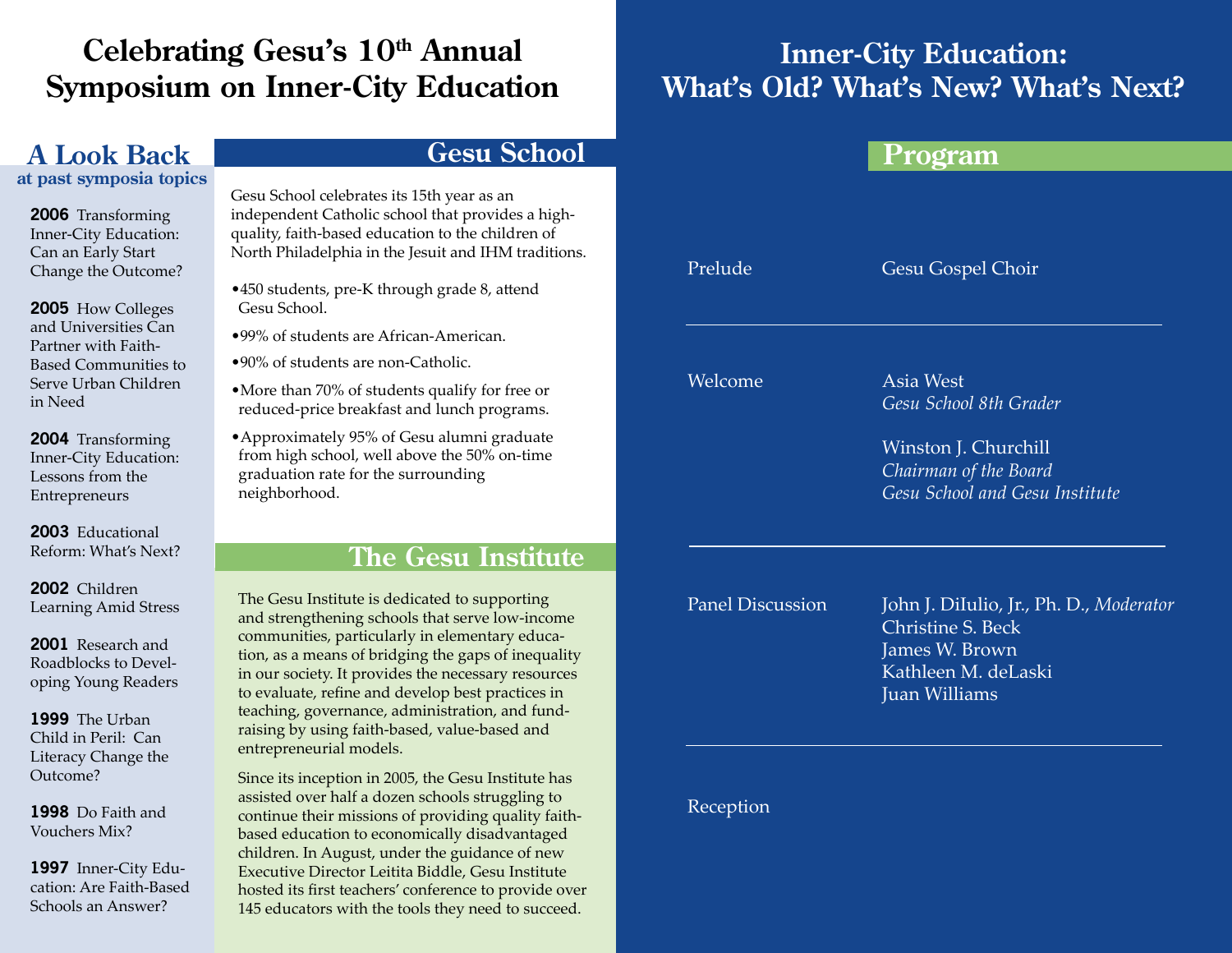# **Symposium Panelists**



## Winston J. Churchill, *Opening Remarks*

Win Churchill has been managing general partner of SCP Partners, a family of venture capital funds, since its inception in 1996. He has over 25 years of experience in private equity investment. From 1989 to 1993 he served as Chairman of the Finance Committee of the \$50 billion Pennsylvania Public School Employees' Retirement System. Mr. Churchill is director of a number of companies, both public and private.

Mr. Churchill serves as the Board Chairman for both Gesu School and the Gesu Institute, as well as Young Scholars Charter School. He is also a trustee of Fordham University, Georgetown University, Immaculata

University and American Friends of New College Oxford, England.

Mr. Churchill received his B.S. in physics, *summa cum laude*, from Fordham University in 1962, his M.A. in economics from Oxford University in 1964 where he studied as a Rhodes Scholar, and a J.D. degree from Yale Law School in 1967.



## John J. DiIulio, Jr., Ph.D., *Moderator*

John J. DiIulio, Jr. is Frederic Fox Leadership Professor of Politics, Religion and Civil Society and Professor of Political Science at the University of Pennsylvania, where he also serves as Director of the Robert A. Fox Leadership Program. On leave from Penn in 2000-2001, he served as Assistant to the President of the United States and as first Director of the White House Office of Faith-Based & Community Initiatives.

Dr. DiIulio is author, co-author or editor of over a dozen books, the most recent of which include *Godly Republic: A Centrist Blueprint for* 

*America's Faith-Based Future* (University of California Press, 2007) and *American Government: Institutions and Policies* (with James Q. Wilson, Houghton Mifflin, 11<sup>th</sup> edition, 2007). He currently serves on Gesu School's Board of Trustees.

Dr. DiIulio has a bachelor's degree in political science and in economics and a master's degree in political science-public policy from Penn. He received his doctorate from Harvard University. Juan Williams Juan Williams



## Christine S. Beck

Since June 2003, Christine Beck has been President & CEO of Gesu School where a \$12 million capital campaign was just completed and where a \$6 million renovation project was dedicated in September 2006. Before assuming her current position, Mrs. Beck served on Gesu School's Board of Trustees for six years and chaired the Development Committee for three years.

From 1985 to 1995, Mrs. Beck was Chairman of the Board of Arthur Ashe Youth Tennis and Education. She has held numerous leadership and com-

mittee positions with Philadelphia's National Junior Tennis League, of which she is cofounder, the national National Junior Tennis League, the United States Tennis Association, and USTA Middle States.

Mrs. Beck serves on the Boards of the Gesu Institute and Saint Joseph's Prep, as well as the Advisory Board of Arthur Ashe Youth Tennis and Education. She holds a B.A. degree from Queens University of Charlotte and an M.A. degree from Bryn Mawr College. She is married, has three sons and is a member of Bryn Mawr Presbyterian Church.



#### James W. Brown

Jim Brown is the Chief of Staff for U.S. Senator Robert P. Casey, Jr. of Pennsylvania. Before joining Senator Casey's staff, Mr. Brown spent 11 years as a founding partner of SCP Partners. Prior to his work at SCP, he was Chief of Staff to Pennsylvania Governor Robert P. Casey and, before that, was a partner in the Philadelphia law firm, Dilworth Paxson.

Mr. Brown is a former trustee of Gesu School, the Young Scholars Charter School, Immaculata University and the former Chair of the Board of the Pennsylvania State System of Higher Education Foundation. From 1991

through 2006, he was an adjunct professor in Villanova University's Honors Program.

Mr. Brown received his B.A. *magna cum laude* from Villanova University and his J.D. from the University of Virginia Law School. He resides in Malvern, PA, with his wife Lynne and has two children, Patrick and Laura.



### Kathleen M. deLaski

Kathleen deLaski is president of The Sallie Mae Fund, a charitable organization sponsored by Sallie Mae and dedicated to increasing access to higher education. The Sallie Mae Fund supports and manages college access programs nationally and is the leading provider of financial aid workshops for under-served communities.

Previously, Ms. deLaski served as Senior Vice President, Chief Communications Officer and Senior Vice President, Consumer Marketing for Sallie Mae, and managed various groups for America Online. In 1993

and 1994, Ms. deLaski was the first woman to serve as the chief spokesperson for the Pentagon. She has 13 years' experience as a TV news reporter.

Ms. deLaski serves on several non-profit boards, including the Board of Visitors for George Mason University; Building Hope, a charter school facilities fund; the D.C. College Access Program; and The Thurgood Marshall Academy, a public charter high school. She earned a bachelor's in political science and English from Duke University and a master's of public administration from Harvard University. She resides in McLean, VA with her husband, Edward, and their two children.



Juan Williams is a Senior Correspondent for NPR's Morning Edition, as well as a contributor to NPR's documentaries and television endeavors. He also anchors weekend daytime live coverage on the FOX News Channel and serves as a regular panelist on FOX News Sunday.

From 2000-2001 Mr. Williams hosted NPR's national call-in show "Talk of the Nation," holding monthly "town hall" meetings with live audiences in communities across the country. Earlier in his career, he worked for *The Washington Post* as an editorial writer, op-ed columnist, and White

House reporter for over 20 years.

Mr. Williams is author of a number of books, including *Thurgood Marshall: American Revolutionary; Eyes on the Prize: America's Civil Rights Years, 1954-1965*; *This Far by Faith: Stories from the African American Religious Experience*; and in 2006, *Enough.* He has won an Emmy award for his TV documentary writing and has been published in a wide array of periodicals.

Mr. Williams received a B.A. in philosophy from Haverford College in 1976. He sits on a number of boards, including the Haverford College Board of Trustees, the Aspen Institute of Communications and Society Program, Washington Journalism Center, and the New York Civil Rights Coalition.